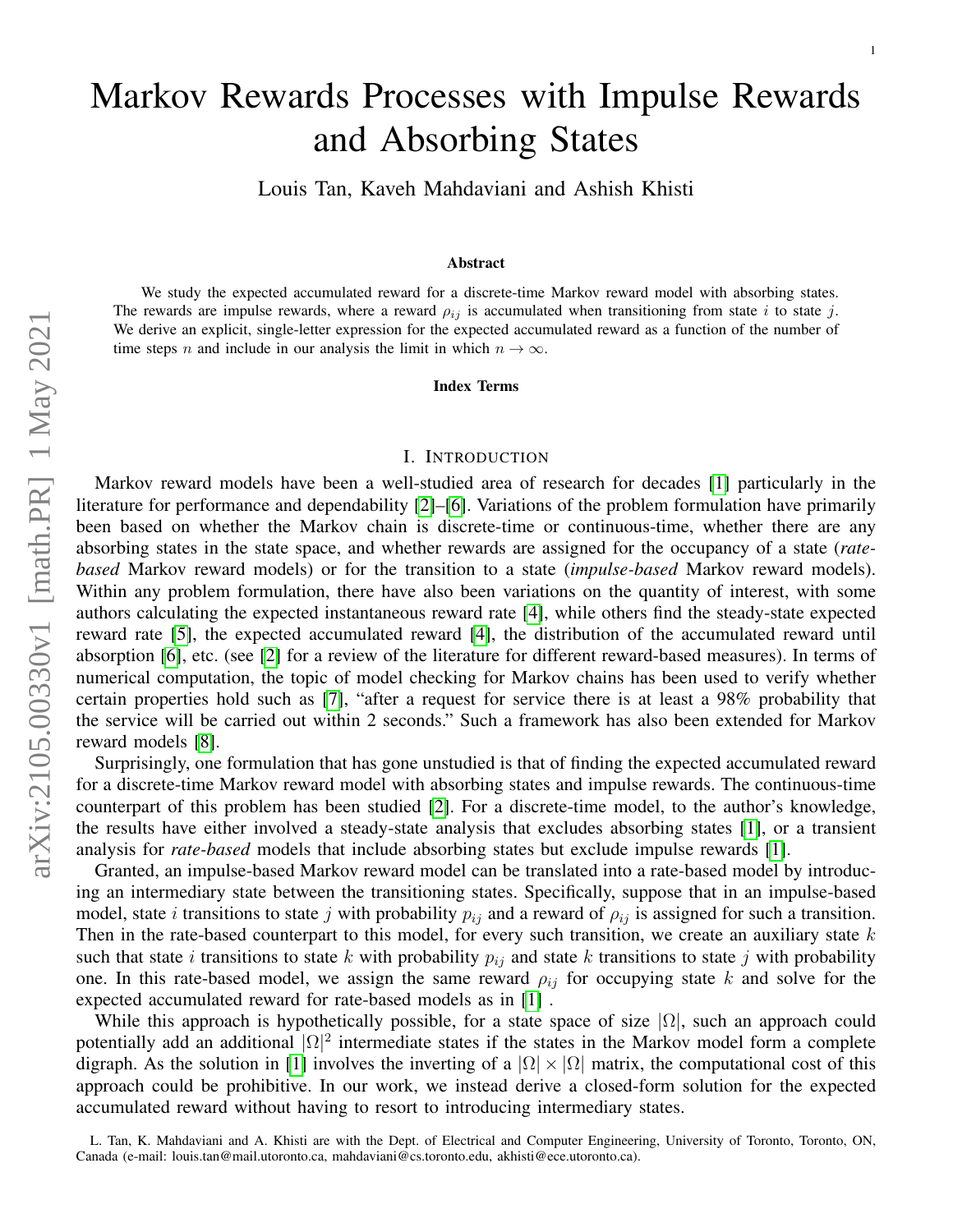#### II. PROBLEM FORMULATION

A *discrete-time Markov chain* is a sequence of random variables  $S_0, S_1, \ldots$ , where for every  $i = 0, 1, \ldots$ , state  $S_i$  takes values from the state space  $\Omega$ , i.e.,  $S_i \in \Omega$ , and the probability of transitioning from state i at time  $n-1$  to state j at time n given previous states  $S_0, S_1, \ldots, S_{n-1}$  satisfies the Markov property

$$
\Pr(S_n = j | S_{n-1} = i, S_{n-2} = i_{n-2}, \dots, S_1 = i_1) = \Pr(S_n = j | S_{n-1} = i).
$$
\n(1)

Without loss of generality, we assume the state space,  $\Omega$ , is indexed by a set of integers so that  $\Omega =$  $\{1, 2, \ldots, |\Omega|\}.$ 

We study *time-homogenous* Markov chains where the transition probabilities do not depend on n. Specifically, at any time  $n = 0, 1, \ldots$ , the probability of transitioning from state i to state j does not depend on n, i.e.,  $Pr(S_n = j | S_{n-1} = i) = p_{ij}$ . At any time n, the transitions between states can therefore be described by a  $|\Omega| \times |\Omega|$  *transition matrix* P whose  $(i, j)$ th entry is given by  $p_{ij}$  for  $i, j \in \Omega$ .

In addition to being time-homogenous, the Markov chains we study are also *absorbing*.

**Definition 1.** *A state*  $i \in \Omega$  *is said to be absorbing if for all*  $j \in \Omega \setminus \{i\}$ *,*  $p_{ij} = 0$  *and*  $p_{ii} = 1$ *.* 

Definition 2. *A state is said to be* transient *if it is not an absorbing state.*

Definition 3. *A discrete-time Markov chain is said to be an* absorbing *Markov chain if it has at least one absorbing state, and it is possible to reach an absorbing state from any transient state within a finite number of transitions.*

A *Markov reward process* is a Markov chain that incorporates rewards that are accumulated during the evolution of the Markov chain. The reward process we consider is additionally characterized by an *impulse-reward matrix*.

**Definition 4.** The impulse-reward matrix,  $\Theta$ , is a  $|\Omega| \times |\Omega|$  matrix whose  $(i, j)$ th entry,  $\rho_{ij}$ , represents the *reward accumulated when transitioning from state* i *to state* j*.*

For any realization of a sequence of  $n+1$  states from time step zero to time step n, i.e., given  $S_0 = i_0$ ,  $S_1 = i_1, \ldots, S_n = i_n$ , we define the accumulated reward  $R_n(S_0 = i_0, S_1 = i_1, \ldots, S_n = i_n)$  as

<span id="page-1-3"></span>
$$
R_n(S_0 = i_0, S_1 = i_1, \dots, S_n = i_n) = \sum_{k=1}^n \rho_{i_{k-1}i_k}.
$$
 (2)

<span id="page-1-6"></span>**Definition 5.** Let  $R_n$  be a random variable representing the accumulated reward at time step n when the *state sequence*  $S_0, S_1, \ldots, S_n$  *is taken to be random.* 

<span id="page-1-0"></span>**Definition 6.** Let  $\overline{R}_n(i,j)$  be the expected value of  $R_n$  given initial state  $S_0 = i$  and final state  $S_n = j$ ,  $i.e., \ \bar{R}_n(i,j) = \mathbb{E}(R_n|S_0 = i, S_n = j).$ 

From Definition [6,](#page-1-0) the expression for  $\overline{R}_n(i,j)$  should be clear when  $n = 1$ .

<span id="page-1-2"></span>**Corollary 1.**  $\bar{R}_1(i, j) = \rho_{ij}$ .

**Definition 7.** Let  $\overline{R}_n$  be the  $|\Omega| \times |\Omega|$  matrix whose  $(i, j)$ th entry is given by  $\overline{R}_n(i, j)$ .

<span id="page-1-1"></span>**Definition 8.** Let  $\hat{R}_n(i, j)$  be a scaled version of  $\bar{R}_n(i, j)$  where  $\hat{R}_n(i, j) = \bar{R}_n(i, j) \times Pr(S_n = j | S_0 = i)$ .

<span id="page-1-4"></span>**Definition 9.** Let  $\hat{R}_n$  be the  $|\Omega| \times |\Omega|$  matrix whose  $(i, j)$ th entry is given by  $\hat{R}_n(i, j)$ .

We are often also interested in the expected accumulated reward at time n given only initial state  $S_0 = i$ irrespective of the state at time  $n$ .

<span id="page-1-5"></span>**Definition 10.** Let  $\bar{R}_n(i)$  be the expected accumulated reward at time n, given initial state  $S_0 = i$ .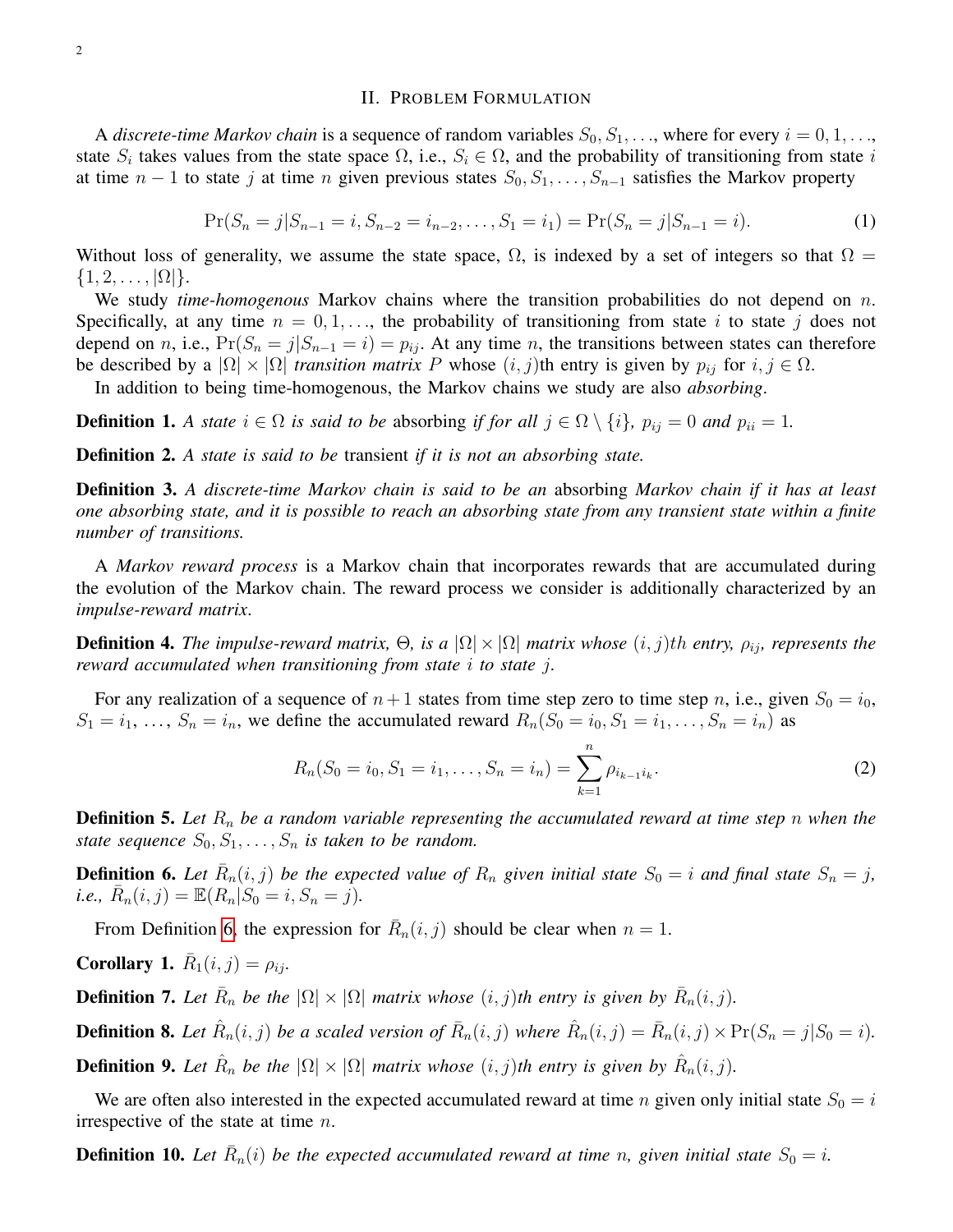As we will see in the next section, the probability that the Markov reward process eventually reaches an absorbing state is unity, and so the long-term accumulated reward, also known as the reward until absorption, is of interest.

<span id="page-2-4"></span><span id="page-2-2"></span>**Definition 11.** Let  $\hat{R}_{\infty}(i,j) = \lim_{n \to \infty} \hat{R}_n(i,j)$  be the long-term value of  $\hat{R}_n(i,j)$ . **Definition 12.** Let  $\hat{R}_{\infty}$  be the  $|\Omega| \times |\Omega|$  matrix whose  $(i, j)$ th entry is given by  $\hat{R}_{\infty}(i, j)$ . **Definition 13.** Let  $\bar{R}_{\infty}(i) = \lim_{n \to \infty} \bar{R}_n(i)$  be the long-term value of  $\bar{R}_n(i)$ .

<span id="page-2-3"></span>In practice,  $R_{\infty}(i)$  is often the most relevant quantity of interest, since we start the Markov reward process in an initial state and wish to know the accumulated reward before absorption. We therefore define our problem as that of finding an expression for  $R_\infty(i)$ .

We do this by first spending the majority of our efforts in Section [IV](#page-4-0) to derive an expression for the scaled accumulated reward variables, which culminates in the derivation of the transient scaled accumulated reward,  $\hat{R}_n$ , in Lemma [10](#page-6-0) and the long-term scaled accumulated reward,  $\hat{R}_{\infty}$ , in Theorem [1.](#page-8-0) In Section [V,](#page-9-0) we then show how to use these expressions to derive expressions for the *unscaled* accumulated reward variables. These variables are conditioned on initial state  $S_0 = i$ , and consist of the transient accumulated reward,  $\bar{R}_n(i)$ , in Theorem [2,](#page-9-1) and the accumulated reward before absorption,  $\bar{R}_\infty(i)$ , in Corollary [4.](#page-9-2) Finally, if a prior distribution over the initial states is known, we show how to calculate the unconditional transient accumulated reward,  $\bar{R}_n$ , in Theorem [3](#page-9-3) and the unconditional accumulated reward before absorption,  $\bar{R}_{\infty}$ , in Corollary [5.](#page-10-0)

### III. BACKGROUND FOR ABSORBING MARKOV CHAINS

A discrete-time absorbing Markov chain has a state space  $\Omega$  that can be partitioned into a set of absorbing states,  $\Omega_A$ , and a set of transient states,  $\Omega_T$ , such that  $\Omega = \Omega_A \cup \Omega_T$ . Recall our assumption that the state space is indexed by the integers  $\{1, 2, \ldots, |\Omega|\}$ . We further assume that transient states have *lower* index values than absorbing states. If this is the case, we can write out the transition matrix in its canonical form

<span id="page-2-1"></span>
$$
P = \begin{bmatrix} Q & R \\ 0 & I \end{bmatrix},\tag{3}
$$

where

- 1) Q is a  $|\Omega_T| \times |\Omega_T|$  matrix whose elements represent the probability of transitioning from one transient state to another transient state
- 2) R is a  $|\Omega_T| \times |\Omega_A|$  matrix whose elements represent the probability of transitioning from a transient state to an absorbing state
- 3) The matrix 0 is the  $|\Omega_A| \times |\Omega_T|$  zero matrix whose elements represent the impossibility of transitioning from an absorbing state to a transient state
- 4) I is the  $|\Omega_A| \times |\Omega_A|$  identity matrix whose elements represent the probability of transitioning from one absorbing state to another absorbing state.

<span id="page-2-0"></span>Remark 1. *Given the assumption that transient states have* lower *index values than absorbing states, we may also assume without loss of generality that the impulse-reward matrix,* Θ*, has the form*

$$
\Theta = \begin{bmatrix} \Theta_1 & \Theta_2 \\ 0 & 0 \end{bmatrix},\tag{4}
$$

*where*

- *1)*  $\Theta_1$  *is a*  $|\Omega_T| \times |\Omega_T|$  *matrix whose elements represent the reward accumulated for transitioning from one transient state to another transient state*
- *2*)  $\Theta_2$  *is a*  $|\Omega_T| \times |\Omega_A|$  *matrix whose elements represent the reward accumulated for transitioning from a transient state to an absorbing state*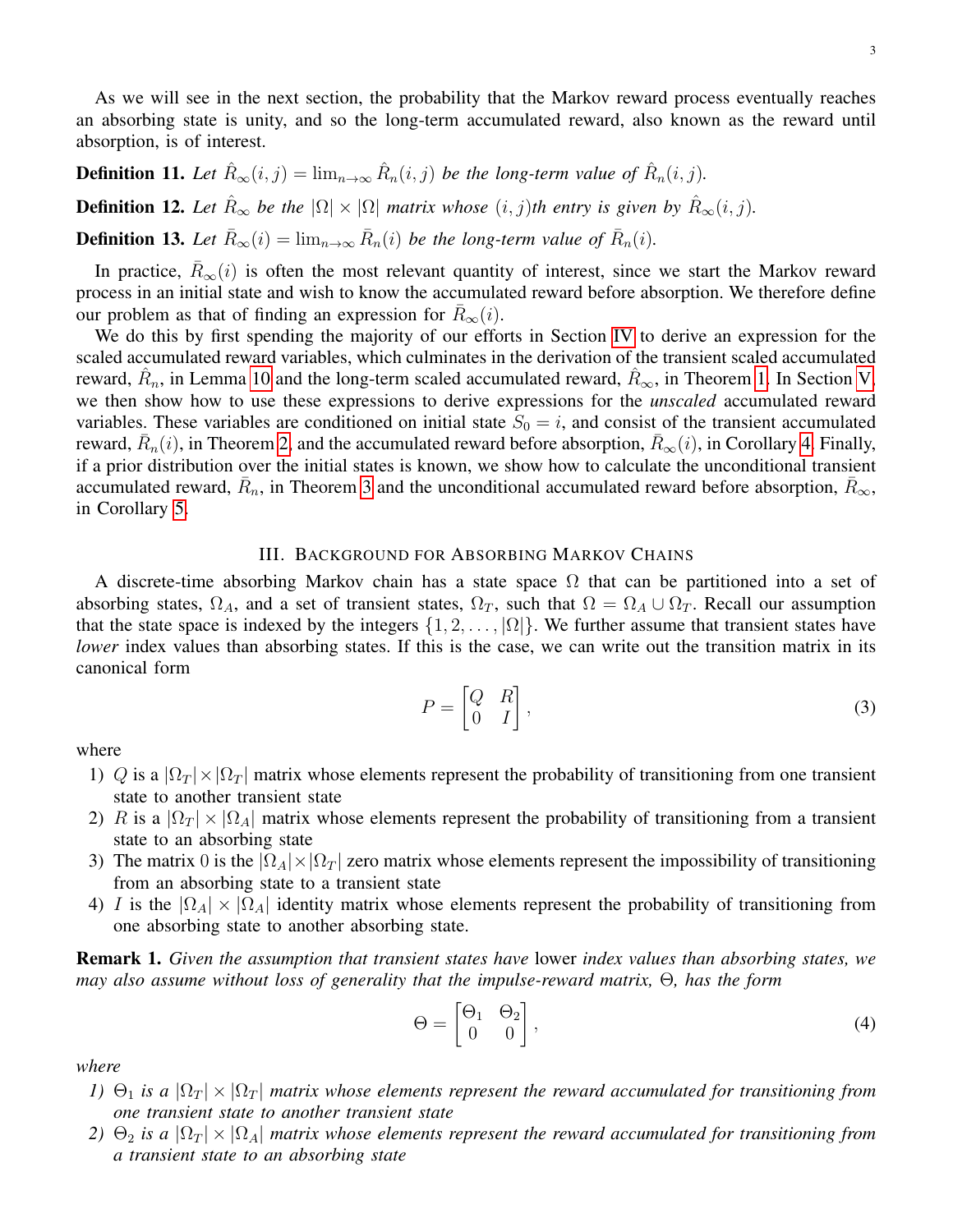*3)* the zero matrices have the appropriate dimensions for  $\Theta$  to be a  $|\Omega| \times |\Omega|$  matrix.

<span id="page-3-4"></span>Definition 14. *Let* H *be the Hadamard (element-wise) product of the reward matrix* Θ *and transition matrix* P, *i.e.*,  $H = \Theta \odot P$  *so that*  $H(i, j) = \rho_{ij} p_{ij}$ .

<span id="page-3-6"></span>Remark 2. *Similar to Remark [1,](#page-2-0) we may assume without loss of generality that* H *has the form*

$$
H = \begin{bmatrix} H_1 & H_2 \\ 0 & 0 \end{bmatrix} . \tag{5}
$$

From Definition [8,](#page-1-1) and Corollary [1,](#page-1-2) the expression for  $\hat{R}_n(i,j)$  should be clear when  $n=1$ .

<span id="page-3-5"></span>**Corollary 2.**  $\hat{R}_1(i, j) = H(i, j)$ .

At time step n, the probability of being in state j given initial state i is given by the  $(i, j)$ th entry of  $P<sup>n</sup>$ , which is given by the following lemma.

<span id="page-3-7"></span>**Lemma 1.** For  $n = 1, 2, \ldots$ , the transition matrix taken to the nth power is given by

<span id="page-3-0"></span>
$$
P^n = \begin{bmatrix} Q^n & \sum_{i=0}^{n-1} Q^i R \\ 0 & I \end{bmatrix} . \tag{6}
$$

*Proof:* We proceed by induction.

*Base case:* It is readily verified by substituting  $n = 1$  into [\(6\)](#page-3-0) that we may recover the canonical form of the transition matrix in [\(3\)](#page-2-1).

*Inductive Hypothesis:* We assume that for  $n - 1 \geq 1$ ,

$$
P^{n-1} = \begin{bmatrix} Q^{n-1} & \sum_{i=0}^{n-2} Q^i R \\ 0 & I \end{bmatrix}.
$$
 (7)

*Induction Step:* We have that

$$
P^n = P^{n-1}P \tag{8}
$$

$$
\stackrel{(a)}{=} \begin{bmatrix} Q^{n-1} & \sum_{i=0}^{n-2} Q^i R \\ 0 & I \end{bmatrix} \begin{bmatrix} Q & R \\ 0 & I \end{bmatrix},\tag{9}
$$

where

(a) follows from [\(3\)](#page-2-1) and the inductive hypothesis.

After performing the block matrix multiplication in [\(9\)](#page-3-1), it is straightforward to see that the right-hand sides of [\(6\)](#page-3-0) and [\(9\)](#page-3-1) are equal.

<span id="page-3-2"></span>Lemma 2 ([\[9,](#page-11-7) Theorem 11.3]). *In an absorbing Markov chain, the probability that the process will be absorbed is 1 (i.e.,*  $Q^n \to 0$  *as*  $n \to \infty$ *).* 

<span id="page-3-3"></span>**Lemma 3** ([\[9,](#page-11-7) Theorem 11.4]). *For an absorbing Markov chain, the matrix*  $I - Q$  *has an inverse, N, termed the* fundamental matrix, and  $N = I + Q + Q^2 + ...$ 

<span id="page-3-8"></span>**Lemma 4.** The steady state probability  $P^{\infty} = \lim_{n \to \infty} P^n$  is given by

$$
P^{\infty} = \begin{bmatrix} 0 & NR \\ 0 & I \end{bmatrix}.
$$
 (10)

<span id="page-3-1"></span>П

*Proof:* This follows from substituting the results of Lemmas [2](#page-3-2) and [3](#page-3-3) into the expression for  $P<sup>n</sup>$ in [\(6\)](#page-3-0).

**Definition 15** ([\[10,](#page-11-8) Definition 5.6.8]). *The* spectral radius  $\rho(A)$  *of a matrix*  $A \in \mathbb{R}^{n \times n}$  *is* 

$$
\rho(A) \triangleq \max\{|\lambda| : \lambda \text{ is an eigenvalue of } A\}. \tag{11}
$$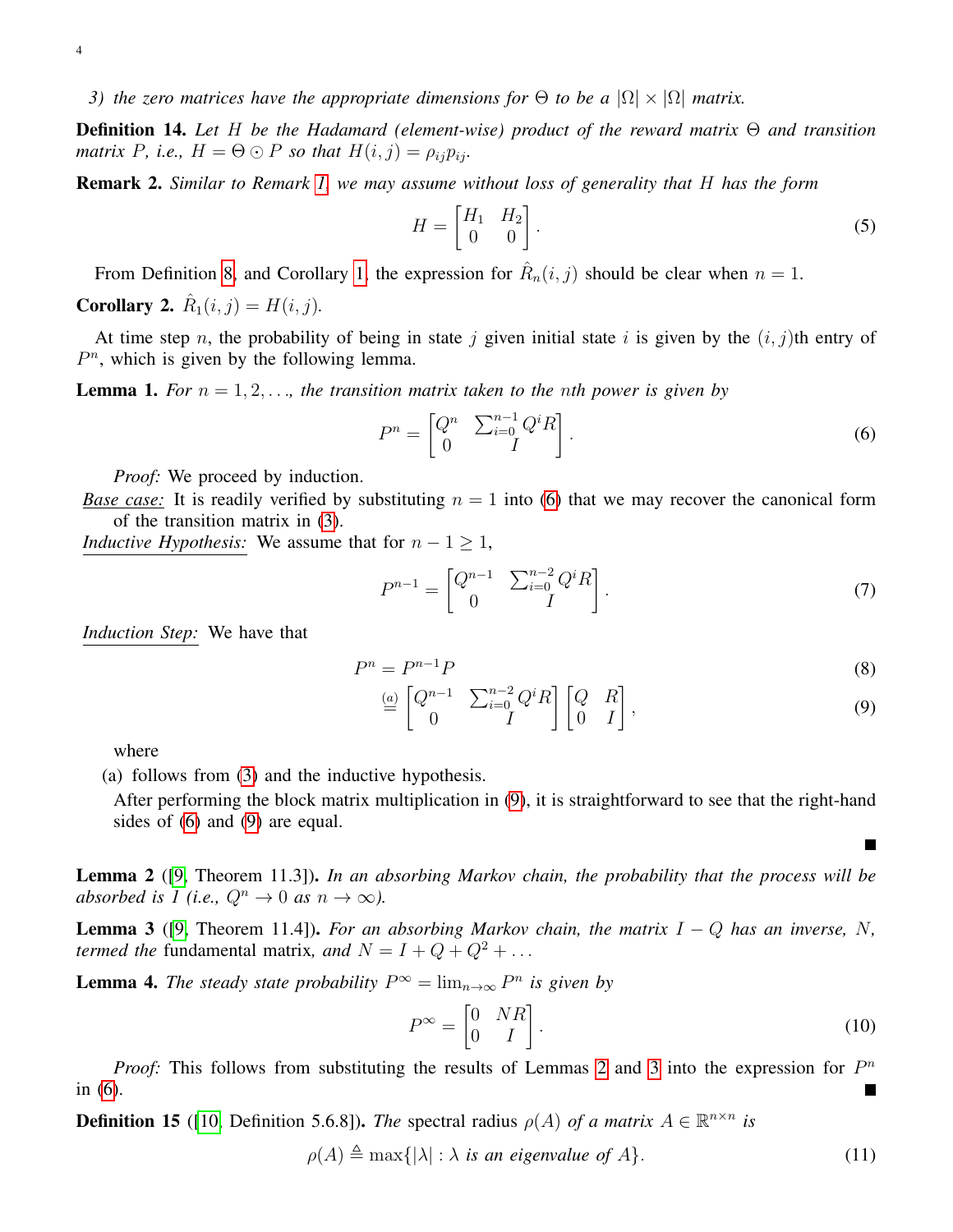The spectral radius is itself not a matrix norm, however the following corollary states that there exists a norm that is arbitrarily close to the spectral radius.

<span id="page-4-2"></span>**Lemma 5** ([\[10,](#page-11-8) Lemma 5.6.10]). Let  $A \in \mathbb{R}^{n \times n}$  and  $\epsilon > 0$  be given. There is at least one matrix norm  $\|\cdot\|$  *such that*  $\rho(A) \leq \|A\| \leq \rho(A) + \epsilon$ .

<span id="page-4-1"></span>**Lemma 6** ([\[10,](#page-11-8) Lemma 5.6.12]). Let  $A \in \mathbb{R}^{n \times n}$ . Then  $\lim_{n \to \infty} A^n = 0$  if and only if  $\rho(A) < 1$ .

By Lemmas [2](#page-3-2) and [6,](#page-4-1) we have that  $\rho(Q) < 1$ . By appropriately defining  $\epsilon$  in Lemma [5,](#page-4-2) it then follows that there is a matrix norm for which  $\|Q\| < 1$ .

<span id="page-4-4"></span>**Corollary 3.** For an absorbing markov chain, there exists a matrix norm for which  $||Q|| < 1$ .

# IV. EXPECTED SCALED REWARDS

<span id="page-4-0"></span>We first derive Lemma [7](#page-4-3) to express  $\bar{R}_n(i, j)$  in terms of the elements in both the reward matrix and the transition matrix. We then use this lemma to derive a recurrence relation for the scaled transient accumulated reward,  $\hat{R}_n$ , in Lemma [9.](#page-5-0) We use the recurrence relation to derive an actual expression for the transient scaled reward in Lemma [10.](#page-6-0) Finally, we use properties of absorbing Markov chains to derive a single letter expression for the long-term scaled reward,  $R_{\infty}$ , in Theorem [1.](#page-8-0)

<span id="page-4-3"></span>**Lemma 7.** Let  $\overline{R}_n(i, j)$  be defined as in Definition [6.](#page-1-0) For  $n = 2, 3, ...$ 

$$
\bar{R}_n(i,j) = \sum_{k_1=1}^{|\Omega|} \sum_{k_2=1}^{|\Omega|} \dots \sum_{k_{n-1}=1}^{|\Omega|} \left( \rho_{ik_1} + \rho_{k_1k_2} + \dots + \rho_{k_{n-1}j} \right) \times \frac{p_{ik_1} p_{k_1k_2} \dots p_{k_{n-1}j}}{\Pr(S_n = j | S_0 = i)}.
$$
(12)

*Proof:* We calculate

$$
\bar{R}_n(i,j)
$$
\n
$$
\stackrel{(a)}{=} \mathbb{E}_{S_1, S_2, \dots, S_{n-1}} \mathbb{E}(R_n | S_0 = i, S_1, S_2, \dots, S_{n-1}, S_n = j)
$$
\n
$$
= \sum_{k_1=1}^{|{\Omega}|} \sum_{k_2=1}^{|{\Omega}|} \dots \sum_{k_{n-1}=1}^{|{\Omega}|} \left\{ \mathbb{E}(R_n | S_0 = i, S_1 = k_1, S_2 = k_2, \dots, S_{n-1} = k_{n-1}, S_n = j) \right\}
$$
\n
$$
\times \Pr(S_1 = k_1, S_2 = k_2, \dots, S_{n-1} = k_{n-1} | S_0 = i, S_n = j) \right\}
$$
\n(14)

$$
\stackrel{(b)}{=} \sum_{k_1=1}^{|\Omega|} \sum_{k_2=1}^{|\Omega|} \cdots \sum_{k_{n-1}=1}^{|\Omega|} \left\{ \mathbb{E}(R_n | S_0 = i, S_1 = k_1, S_2 = k_2, \dots, S_{n-1} = k_{n-1}, S_n = j) \times \frac{\Pr(S_1 = k_1, S_2 = k_2, \dots, S_n = j | S_0 = i)}{\Pr(S_n = j | S_0 = i)} \right\}
$$
\n(15)

$$
\stackrel{(c)}{=} \sum_{k_1=1}^{|\Omega|} \sum_{k_2=1}^{|\Omega|} \dots \sum_{k_{n-1}=1}^{|\Omega|} \left( \rho_{ik_1} + \rho_{k_1k_2} + \dots + \rho_{k_{n-1}j} \right) \times \frac{\Pr(S_1 = k_1, S_2 = k_2, \dots, S_n = j | S_0 = i)}{\Pr(S_n = j | S_0 = i)} \tag{16}
$$

$$
\stackrel{(d)}{=} \sum_{k_1=1}^{|\mathfrak{U}|} \sum_{k_2=1}^{|\mathfrak{U}|} \cdots \sum_{k_{n-1}=1}^{|\mathfrak{U}|} \left( \rho_{ik_1} + \rho_{k_1 k_2} + \ldots + \rho_{k_{n-1} j} \right) \times \frac{p_{ik_1} p_{k_1 k_2} \cdots p_{k_{n-1} j}}{\Pr(S_n = j | S_0 = i)} \tag{17}
$$

where

- (a) follows from Definition [6](#page-1-0) and the law of total expectation
- (b) follows from Bayes' Theorem
- (c) follows from the fact that we have conditioned on each state from time  $t = 0, 1, 2, \ldots, n$ , and so the additive rewards for each transition is known (see [\(2\)](#page-1-3))
- (d) follows from the Markov property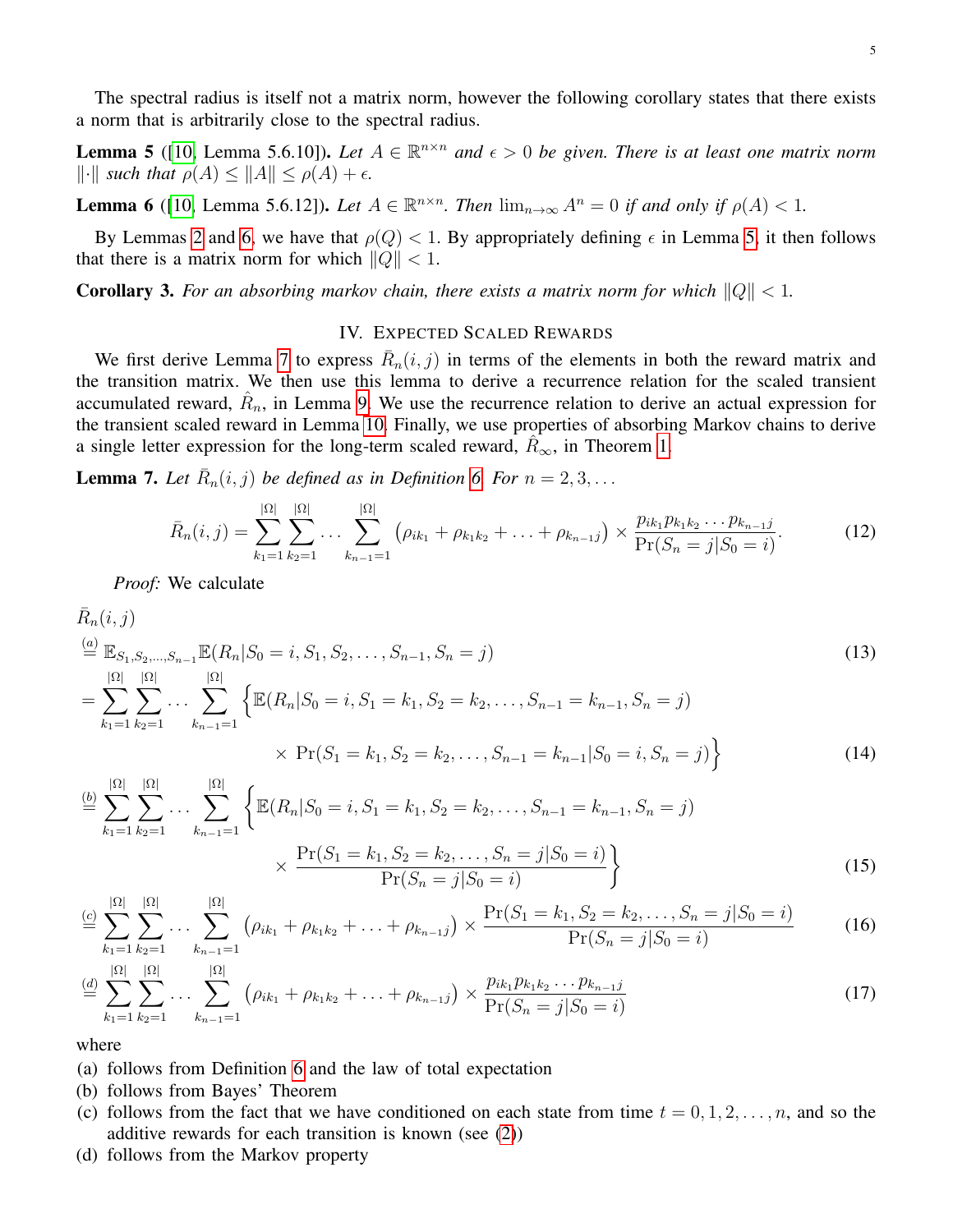**Lemma 8.** Let  $\hat{R}_n$  be defined as in Definition [9.](#page-1-4) For the case of  $n = 2$ ,

<span id="page-5-1"></span>
$$
\hat{R}_2 = HP + PH,\tag{18}
$$

П

 $\blacksquare$ 

*where* H *is defined in Definition [14](#page-3-4) and* P *is given by* [\(3\)](#page-2-1)*.*

*Proof:* We use Definition [8](#page-1-1) and substitute  $n = 2$  into Lemma [7](#page-4-3) to get

$$
\hat{R}_2(i,j) = \sum_{k_1=1}^{|\Omega|} (\rho_{ik_1} + \rho_{k_1j}) p_{ik_1} p_{k_1j}
$$
\n(19)

$$
= \sum_{k_1=1}^{|s_1|} (\rho_{ik_1} p_{ik_1}) p_{k_1j} + p_{ik_1} (\rho_{k_1j} p_{k_1j}) \tag{20}
$$

$$
\stackrel{(a)}{=} \sum_{k_1=1}^{|\Omega|} H(i,k_1) p_{k_1j} + p_{ik_1} H(k_1,j) \tag{21}
$$

$$
\stackrel{(b)}{=} [HP]_{i,j} + [PH]_{i,j} \tag{22}
$$

where

- (a) follows from Definition [14](#page-3-4)
- (b) follows from the definition of matrix multiplication

<span id="page-5-0"></span>We now use Lemma [7](#page-4-3) to derive a recurrence relation for  $\hat{R}_n$ , the scaled transient accumulated reward at time step n.

**Lemma [9.](#page-1-4)** Let  $\hat{R}_n$  be defined as in Definition 9. For  $n = 2, 3, ...$ 

<span id="page-5-2"></span>
$$
\hat{R}_n = \hat{R}_{n-1}P + P^{n-1}H,\tag{23}
$$

*where* H *is defined in Definition [14](#page-3-4) and* P *is given by* [\(3\)](#page-2-1)*.*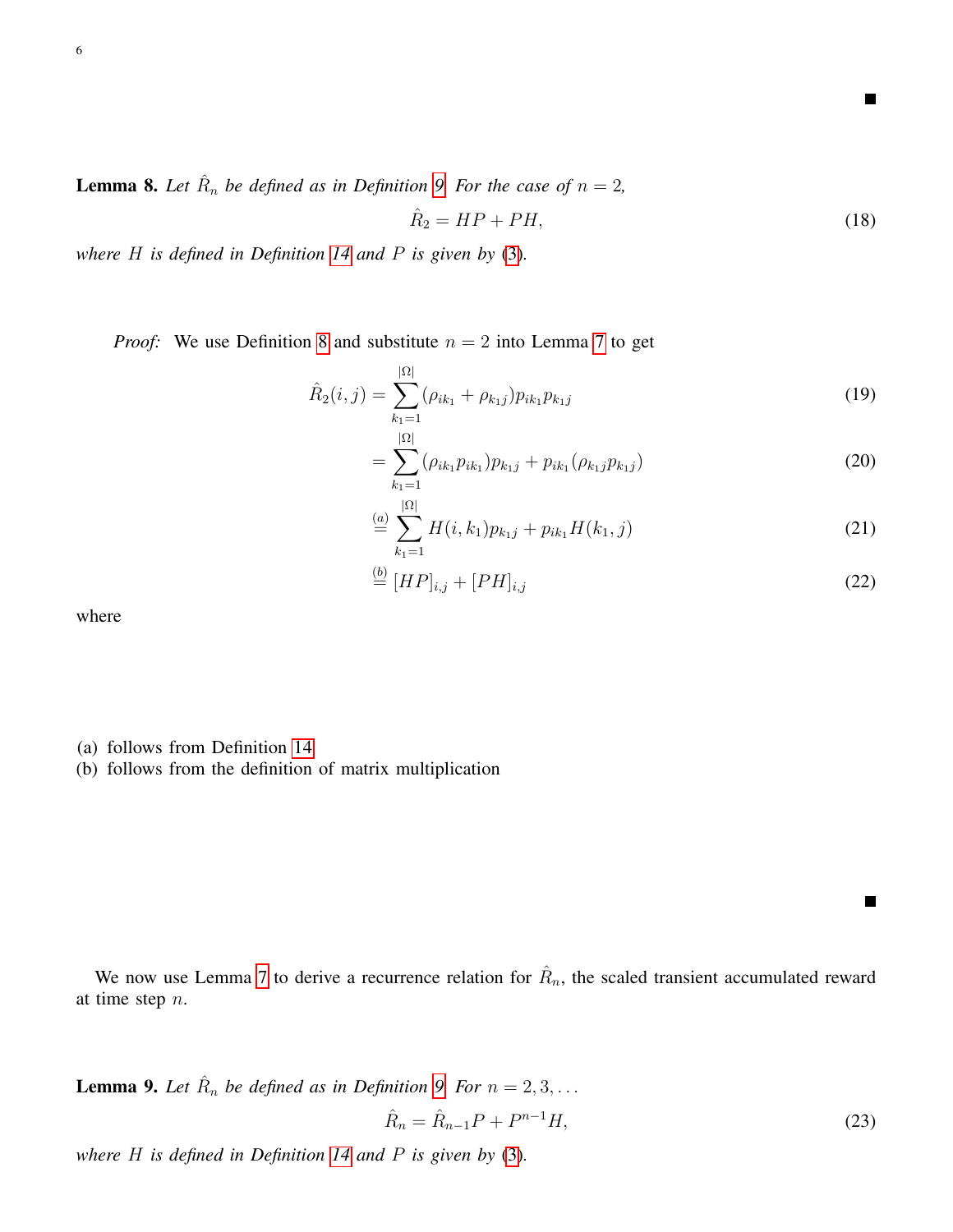*Proof:* We first prove the lemma for  $n = 3, 4, \ldots$ 

 $\hat{R}_n(i,j)$ 

$$
\stackrel{(a)}{=} \sum_{k_{n-1}=1}^{|\Omega|} \left( \left\{ \sum_{k_1=1}^{|\Omega|} \sum_{k_2=1}^{|\Omega|} \dots \sum_{k_{n-2}=1}^{|\Omega|} \left( \rho_{ik_1} + \rho_{k_1k_2} + \dots + \rho_{k_{n-2}k_{n-1}} \right) \times p_{ik_1} p_{k_1k_2} \dots p_{k_{n-2}k_{n-1}} \right\} \tag{24}
$$

$$
\times p_{k_{n-1}j} + \sum_{k_1=1}^{|\Omega|} \sum_{k_2=1}^{|\Omega|} \dots \sum_{k_{n-2}=1}^{|\Omega|} \rho_{k_{n-1}j} \times p_{ik_1} p_{k_1k_2} \dots p_{k_{n-1}j} \Bigg)
$$
(25)

$$
\stackrel{(b)}{=} \sum_{k_{n-1}=1}^{|\Omega|} \left( \left\{ \hat{R}_{n-1}(i,k_{n-1}) \right\} p_{k_{n-1}j} + \sum_{k_1=1}^{|\Omega|} \sum_{k_2=1}^{|\Omega|} \dots \sum_{k_{n-2}=1}^{|\Omega|} \rho_{k_{n-1}j} \times p_{ik_1} p_{k_1 k_2} \dots p_{k_{n-1}j} \right) \tag{26}
$$

$$
= \sum_{k_{n-1}=1}^{|\Omega|} \left( \hat{R}_{n-1}(i,k_{n-1}) p_{k_{n-1}j} + \rho_{k_{n-1}j} p_{k_{n-1}j} \sum_{k_1=1}^{|\Omega|} \sum_{k_2=1}^{|\Omega|} \dots \sum_{k_{n-2}=1}^{|\Omega|} p_{ik_1} p_{k_1 k_2} \dots p_{k_{n-2}k_{n-1}} \right)
$$
(27)

$$
\stackrel{(c)}{=} \sum_{k_{n-1}=1}^{n} \hat{R}_{n-1}(i,k_{n-1}) p_{k_{n-1}j} + \rho_{k_{n-1}j} p_{k_{n-1}j} P^{n-1}(i,k_{n-1}) \tag{28}
$$

$$
\stackrel{(d)}{=} \sum_{k_{n-1}=1}^{|\Omega|} \hat{R}_{n-1}(i,k_{n-1}) p_{k_{n-1}j} + H(k_{n-1},j) P^{n-1}(i,k_{n-1}) \tag{29}
$$

$$
\stackrel{(e)}{=} [\hat{R}_{n-1}P]_{i,j} + [P^{n-1}H]_{i,j} \tag{30}
$$

where

(a) follows from Definition [8](#page-1-1) and rearranging Lemma [7](#page-4-3)

(b) follows from Definition [8](#page-1-1) and the application of Lemma [7](#page-4-3) for  $\bar{R}_{n-1}(i, k_{n-1})$ 

(c) follows from Lemma [11](#page-10-1) in Appendix [A,](#page-10-2) where we have used the fact that  $n \geq 3$ 

(d) follows from Definition [14](#page-3-4)

(e) follows from the definition of matrix multiplication

We mention that although we derived the lemma assuming  $n \in \{3, 4, ...\}$ , the lemma also holds if  $n = 2$  $n = 2$ . We can see this by using Corollary 2 to compare the right-hand-sides of [\(18\)](#page-5-1) and [\(23\)](#page-5-2) when  $n = 2$ .

We next use the *recurrence* relation for  $\hat{R}_n$  in Lemma [9](#page-5-0) to derive an *explicit* expression for  $\hat{R}_n$ , the scaled transient accumulated reward at time step n.

<span id="page-6-0"></span>**Lemma 10.** Let  $\hat{R}_n$  be defined as in Definition [9.](#page-1-4) For  $n = 1, 2, ...$ 

<span id="page-6-1"></span>
$$
\hat{R}_n = \begin{bmatrix} A_n & B_n \\ 0 & 0 \end{bmatrix},\tag{31}
$$

*where*

$$
A_n = \sum_{i=0}^{n-1} Q^i H_1 Q^{n-i-1},\tag{32}
$$

$$
B_n = N(I - Q^n)H_2 + N(I - Q^{n-1})H_1NR - \sum_{i=0}^{n-2} Q^i H_1 N Q^{n-i-1}R,
$$
\n(33)

*the matrices* H<sup>1</sup> *and* H<sup>2</sup> *are given in Remark [2,](#page-3-6)* N *is the fundamental matrix of Lemma [3](#page-3-3) and the matrices* Q *and* R *are defined in* [\(3\)](#page-2-1)*.*

<span id="page-6-3"></span><span id="page-6-2"></span> $\blacksquare$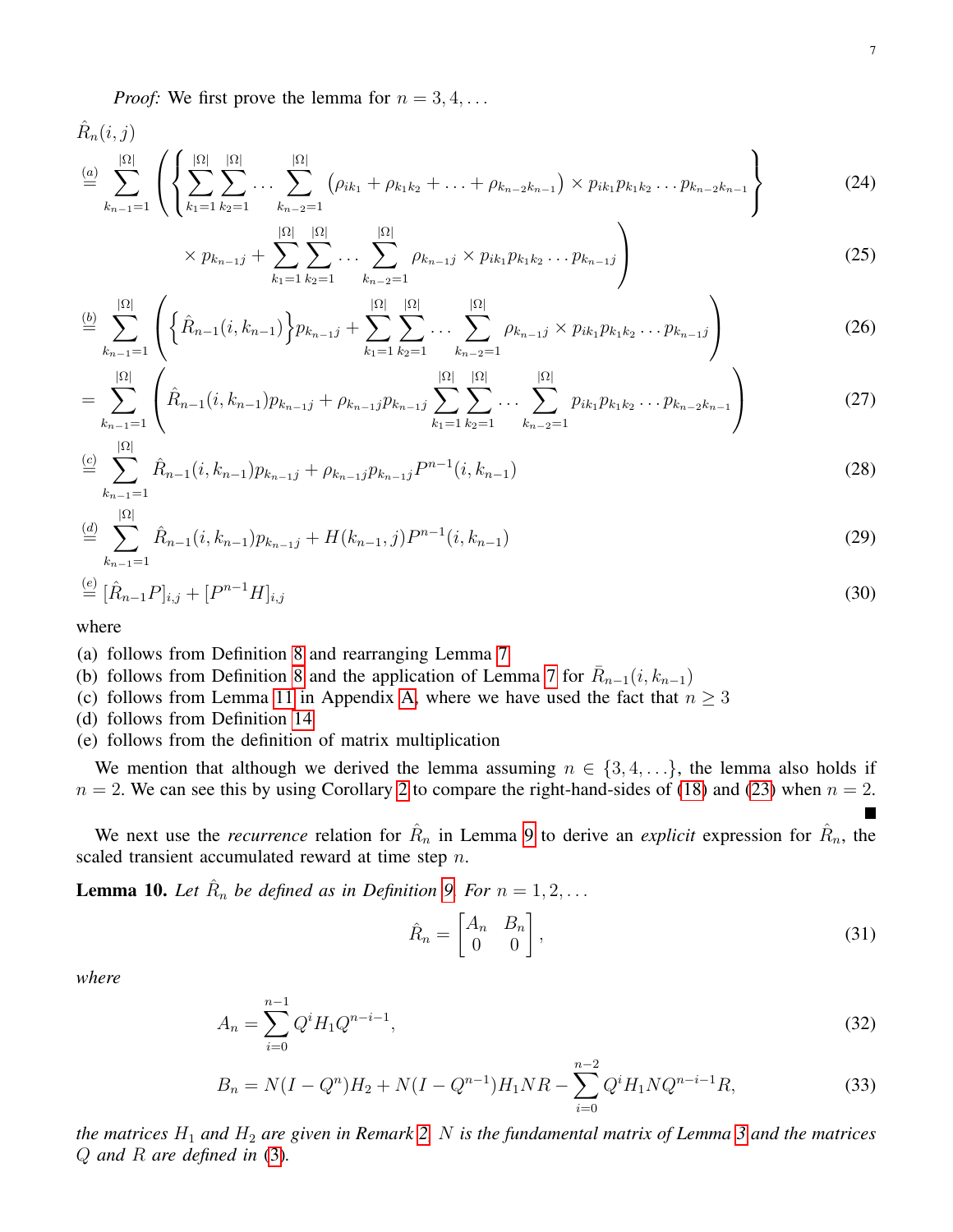*Proof:* We proceed by induction.

*Base case:* We use Corollary [2](#page-3-6) and Remark 2 to verify [\(31\)](#page-6-1) for the base case after substituting  $n = 1$ into [\(32\)](#page-6-2) and [\(33\)](#page-6-3) to get that

$$
A_1 = H_1,\tag{34}
$$

$$
B_1 = N(I - Q)H_2 \tag{35}
$$

$$
\stackrel{(a)}{=} H_2,\tag{36}
$$

where

(a) follows from the definition of the fundamental matrix in Lemma [3.](#page-3-3) *Inductive Hypothesis:* We assume that for  $n - 1 \geq 1$ ,

$$
A_{n-1} = \sum_{i=0}^{n-2} Q^i H_1 Q^{n-i-2},\tag{37}
$$

$$
B_{n-1} = N(I - Q^{n-1})H_2 + N(I - Q^{n-2})H_1NR - \sum_{i=0}^{n-3} Q^i H_1 N Q^{n-i-2}R.
$$
 (38)

*Induction Step:* We begin with the recurrence relation in Lemma [9](#page-5-0) from which we get

$$
\hat{R}_n = \hat{R}_{n-1}P + P^{n-1}H
$$
\n(39)

$$
\stackrel{\text{(a)}}{=} \begin{bmatrix} A_{n-1} & B_{n-1} \\ 0 & 0 \end{bmatrix} P + P^{n-1} H \tag{40}
$$

$$
\stackrel{\text{(b)}}{=} \begin{bmatrix} A_{n-1} & B_{n-1} \\ 0 & 0 \end{bmatrix} \begin{bmatrix} Q & R \\ 0 & I \end{bmatrix} + \begin{bmatrix} Q^{n-1} & \sum_{i=0}^{n-2} Q^i R \\ 0 & I \end{bmatrix} H \tag{41}
$$

$$
\stackrel{(c)}{=} \begin{bmatrix} A_{n-1} & B_{n-1} \\ 0 & 0 \end{bmatrix} \begin{bmatrix} Q & R \\ 0 & I \end{bmatrix} + \begin{bmatrix} Q^{n-1} & \sum_{i=0}^{n-2} Q^i R \\ 0 & I \end{bmatrix} \begin{bmatrix} H_1 & H_2 \\ 0 & 0 \end{bmatrix} \tag{42}
$$

where

- (a) follows from the inductive hypothesis
- (b) follows from Lemma [1](#page-3-7)
- (c) follows from Remark [2.](#page-3-6)

We first consider  $A_n$ . We perform the block matrix multiplication in [\(42\)](#page-7-0) to get that

$$
A_n = A_{n-1}Q + Q^{n-1}H_1
$$
\n(43)

<span id="page-7-0"></span>
$$
\stackrel{(a)}{=} \left(\sum_{i=0}^{n-2} Q^i H_1 Q^{n-i-2}\right) Q + Q^{n-1} H_1 \tag{44}
$$

$$
=\sum_{i=0}^{n-2} Q^i H_1 Q^{n-i-1} + Q^{n-1} H_1
$$
\n(45)

<span id="page-7-1"></span>
$$
=\sum_{i=0}^{n-1} Q^i H_1 Q^{n-i-1},\tag{46}
$$

where

(a) follows from the inductive hypothesis.

We conclude that [\(32\)](#page-6-2) holds after comparing with [\(46\)](#page-7-1) in the induction step. Next, for  $B_n$ , we again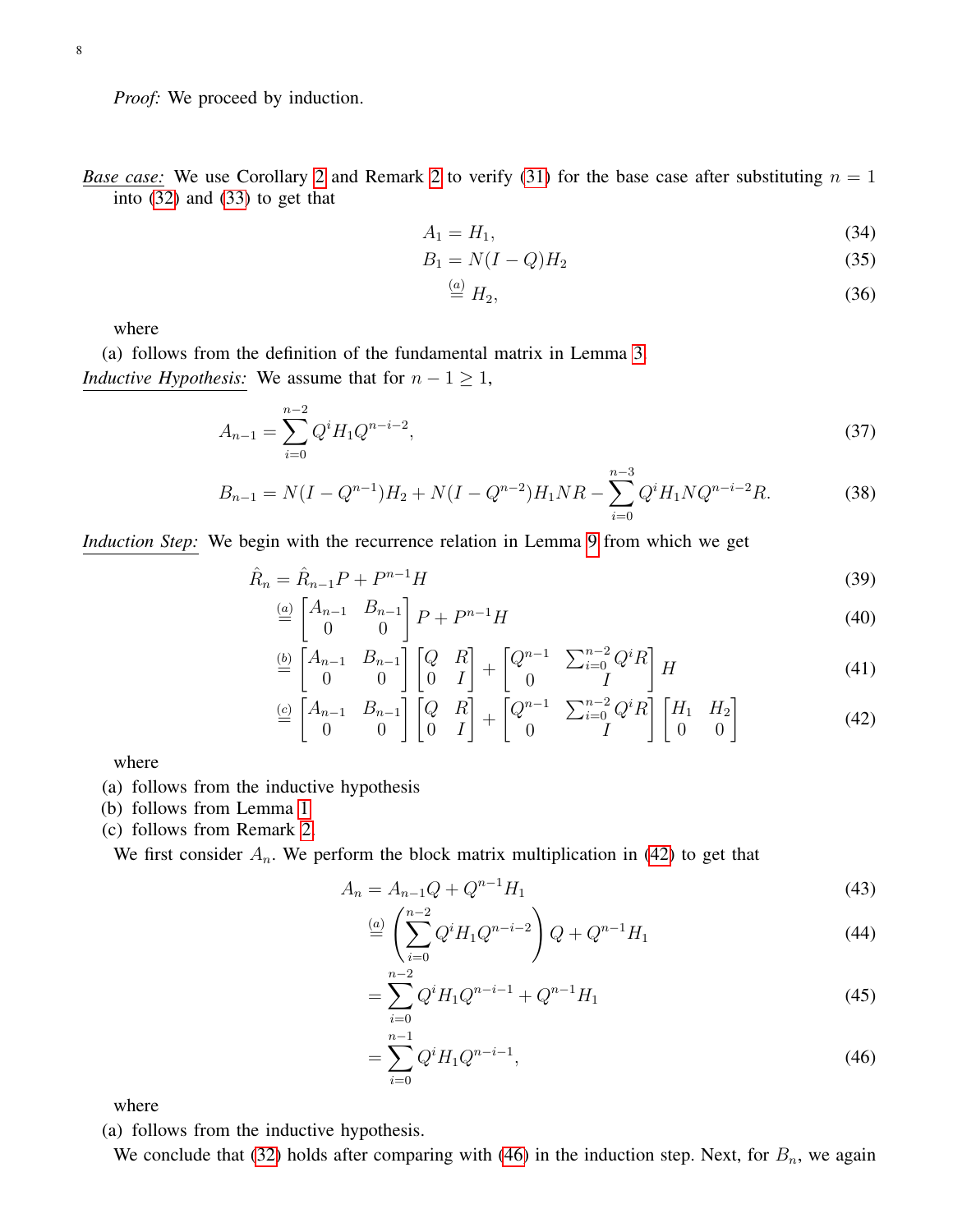perform the block matrix multiplication in [\(42\)](#page-7-0) to get that

$$
B_n = A_{n-1}R + B_{n-1} + Q^{n-1}H_2
$$
\n<sup>(47)</sup>

$$
\stackrel{(a)}{=} \left(\sum_{i=0}^{n-2} Q^i H_1 Q^{n-i-2}\right) R + \left(N(I - Q^{n-1})H_2 + N(I - Q^{n-2})H_1 NR\right)
$$
\n(48)

$$
-\sum_{i=0}^{n-3} Q^{i} H_{1} N Q^{n-i-2} R + Q^{n-1} H_{2}
$$
  
\n
$$
\stackrel{(b)}{=} \left( \sum_{i=0}^{n-2} Q^{i} H_{1} N (I - Q) Q^{n-i-2} R - \sum_{i=0}^{n-3} Q^{i} H_{1} N Q^{n-i-2} R \right)
$$
\n(49)

$$
+ N(I - Q^{n-1})H_2 + N(I - Q^{n-2})H_1NR + Q^{n-1}H_2
$$
  
= 
$$
\left(\sum_{i=0}^{n-2} (Q^i H_1 N Q^{n-i-2} R - Q^i H_1 N Q^{n-i-1} R) - \sum_{i=0}^{n-3} Q^i H_1 N Q^{n-i-2} R\right)
$$
  
+ 
$$
N(I - Q^{n-1})H_2 + N(I - Q^{n-2})H_1 NR + Q^{n-1}H_2
$$
 (50)

$$
= \left(Q^{n-2}H_1NR - \sum_{i=0}^{n-2} Q^iH_1NQ^{n-i-1}R\right)
$$
\n(51)

+ 
$$
N(I - Q^{n-1})H_2 + N(I - Q^{n-2})H_1NR + Q^{n-1}H_2
$$
  
=  $N(I - Q^{n-1} + N^{-1}Q^{n-1})H_2 + N(I - Q^{n-2} + N^{-1}Q^{n-2})H_1NR$  (52)

$$
-\sum_{i=0}^{n-2} Q^{i} H_{1} N Q^{n-i-1} R
$$
  
\n
$$
\stackrel{(c)}{=} N(I - Q^{n}) H_{2} + N(I - Q^{n-1}) H_{1} N R - \sum_{i=0}^{n-2} Q^{i} H_{1} N Q^{n-i-1} R,
$$
\n(53)

where

(a) follows from the inductive hypothesis

(b) and (c) follow from the definition of the fundamental matrix, i.e.,  $N^{-1} = (I - Q)$  in Lemma [3.](#page-3-3) We conclude the proof after comparing [\(33\)](#page-6-3) with [\(53\)](#page-8-1) in the induction step.

Finally, after having found an explicit expression for  $\hat{R}_n$  at time step n, we now use properties of absorbing Markov chains to derive an expression for the long-term scaled reward,  $R_{\infty}$ .

<span id="page-8-0"></span>**Theorem 1.** Let  $\hat{R}_{\infty}$  be defined as in Definition [12.](#page-2-2) Let  $A_{\infty} = \lim_{n \to \infty} A_n$ , and  $B_{\infty} = \lim_{n \to \infty} B_n$  where  $A_n$  *and*  $B_n$  *are given by* [\(32\)](#page-6-2) *and* [\(33\)](#page-6-3) *respectively. Then*  $A_\infty = 0$  *and* 

$$
\hat{R}_{\infty} = \begin{bmatrix} 0 & B_{\infty} \\ 0 & 0 \end{bmatrix},\tag{54}
$$

*where*

$$
B_{\infty} = N(H_2 + H_1 N R),\tag{55}
$$

*the matrices*  $H_1$  *and*  $H_2$  *are given in Remark* [2,](#page-3-6) N *is the fundamental matrix of Lemma* [3](#page-3-3) *and* R *is defined in* [\(3\)](#page-2-1)*.*

<span id="page-8-2"></span><span id="page-8-1"></span>П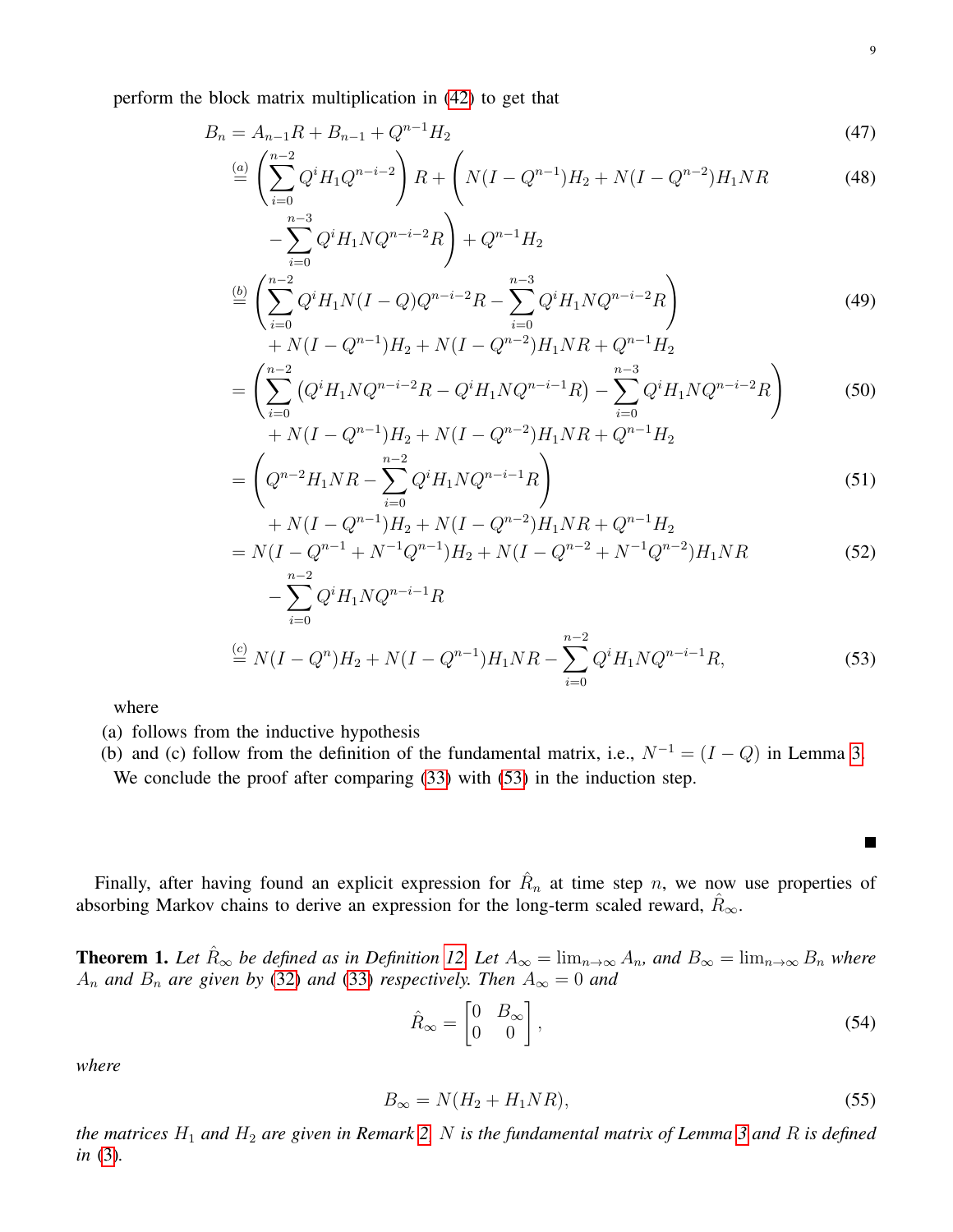*Proof:* We begin by writing

$$
B_{\infty} \stackrel{(a)}{=} \lim_{n \to \infty} \left( N(I - Q^n)H_2 + N(I - Q^{n-1})H_1NR - \sum_{i=0}^{n-2} Q^i H_1 N Q^{n-i-1}R \right) \tag{56}
$$

$$
\stackrel{(b)}{=} NH_2 + NH_1NR - \lim_{n \to \infty} \sum_{i=0}^{n-2} Q^i H_1 N Q^{n-i-1} R,\tag{57}
$$

where

- (a) follows from Lemma [10](#page-6-0)
- (b) follows from Lemma [2.](#page-3-2)

In order to prove [\(55\)](#page-8-2), we must now show the last term in [\(57\)](#page-9-4) converges to the zero matrix. We use Corollary [3](#page-4-4) and Lemma [12](#page-11-9) in Appendix [A](#page-10-2) to conclude that this is indeed the case.

For  $A_{\infty}$ , we have that

$$
A_{\infty} = \lim_{n \to \infty} \sum_{i=0}^{n-1} Q^i H_1 Q^{n-i-1}
$$
 (58)

<span id="page-9-4"></span>
$$
= \lim_{n \to \infty} \left( Q^{n-1} H_1 + \sum_{i=0}^{n-2} Q^i H_1 Q^{n-i-1} \right).
$$
 (59)

We conclude from Lemma [2](#page-3-2) that the first term in [\(59\)](#page-9-5) converges to the zero matrix. Finally we again use Corollary [3](#page-4-4) and Lemma [12](#page-11-9) in Appendix [A](#page-10-2) to conclude that the second term in [\(59\)](#page-9-5) also converges to the zero matrix so that  $A_{\infty} = 0$ .  $\blacksquare$ 

## V. EXPECTED UNSCALED REWARDS

<span id="page-9-0"></span>Having found an expression for  $\hat{R}_n$  in the previous section, we now show that given initial state  $S_0 = i$ , the expected accumulated reward at time  $n$  is given by the sum over all columns of the *i*th row of the matrix  $\hat{R}_n$ .

# <span id="page-9-1"></span>**Theorem 2.** Let  $\overline{R}_n(i)$  be defined as in Definition [10.](#page-1-5) Then

$$
\bar{R}_n(i) = \sum_{j=1}^{|\Omega|} \hat{R}_n(i,j),\tag{60}
$$

where  $\hat{R}_n(i,j)$  is defined as in Definition [8](#page-1-1) and is given by Lemma [10.](#page-6-0)

*Proof:* By the law of total expectation we have that

$$
\bar{R}_n(i) = \sum_{j=1}^{|\Omega|} \bar{R}_n(i,j) \Pr(S_n = j | S_0 = i).
$$
 (61)

We conclude the result in Theorem [2](#page-9-1) holds by Definition [8.](#page-1-1)

<span id="page-9-2"></span>**Corollary 4.** Let  $\overline{R}_{\infty}(i)$  be defined as in Definition [13.](#page-2-3) Then

$$
\bar{R}_{\infty}(i) = \sum_{j=1}^{|\Omega|} \hat{R}_{\infty}(i,j),\tag{62}
$$

<span id="page-9-5"></span>П

*where*  $\hat{R}_{\infty}(i, j)$  *is defined as in Definition [11](#page-2-4) and is given by Theorem [1.](#page-8-0)* 

<span id="page-9-3"></span>Similarly, given  $\bar{R}_n(i)$  and a prior distribution over initial states, we can use the law of total expectation to calculate the unconditional expected value of  $R_n$ .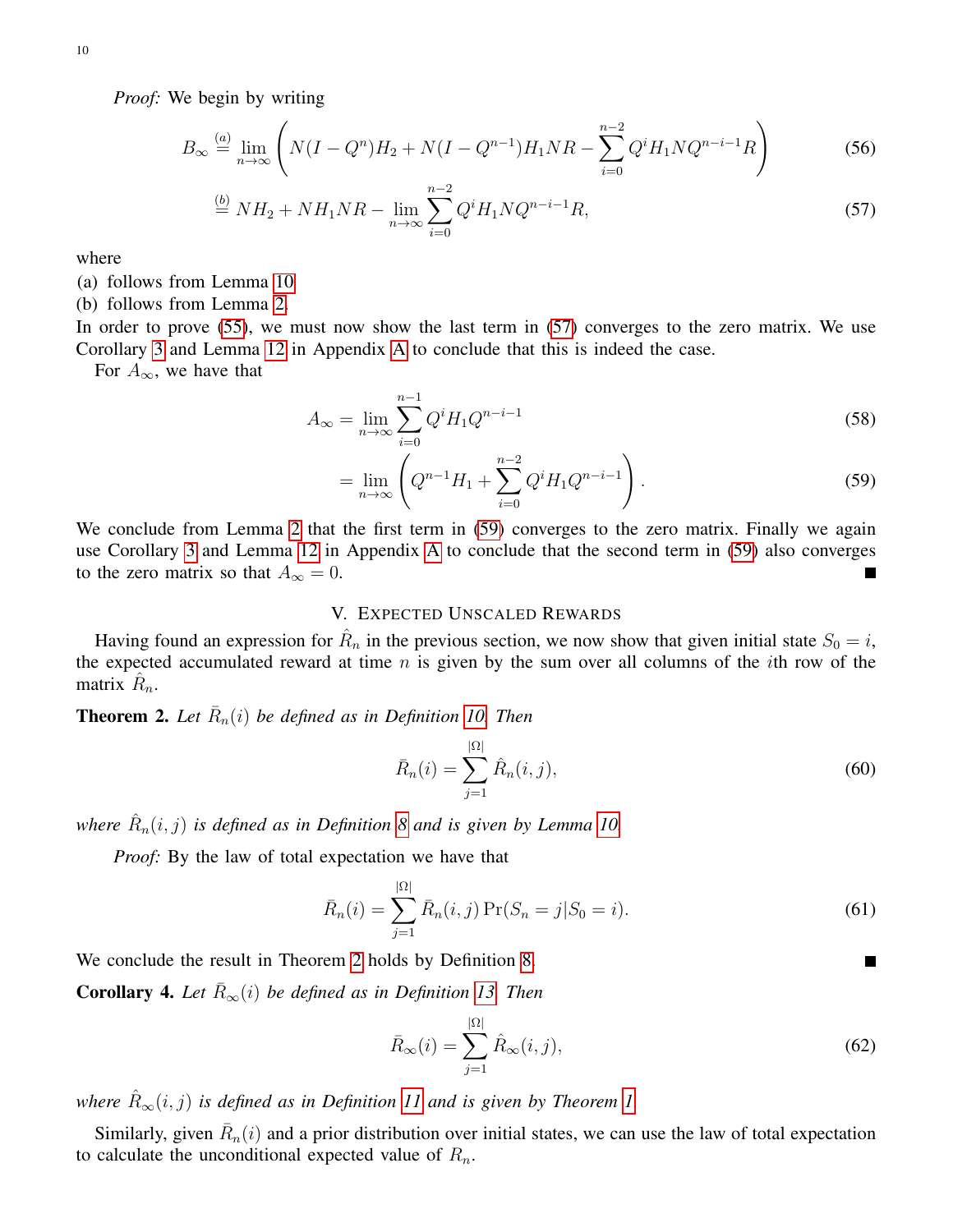11

**Theorem 3.** Let  $R_n$  be defined as in Definition [5.](#page-1-6) If a prior distribution  $Pr(S_0)$  over the initial state  $S_0$ *is known, then*  $\mathbb{E}R_n$ *, the expected value of*  $R_n$  *is given by* 

$$
\mathbb{E}R_n = \sum_{i=1}^{|\Omega|} \bar{R}_n(i) \Pr(S_0 = i), \tag{63}
$$

where  $\bar{R}_n(i)$  is defined as in Definition [10](#page-1-5) and is given by Theorem [2.](#page-9-1)

<span id="page-10-0"></span>**Corollary 5.** Let  $\overline{R}_{\infty} = \lim_{n \to \infty} \mathbb{E} R_n$ . Then

$$
\bar{R}_{\infty} = \sum_{i=1}^{|\Omega|} \bar{R}_{\infty}(i) \Pr(S_0 = i), \tag{64}
$$

*where*  $\overline{R}_{\infty}(i)$  *is defined as in Definition [13](#page-2-3) and is given by Corollary [4.](#page-9-2)* 

Finally, it may be of interest to know the expected accumulated reward after absorption given initial state  $i$  and absorbing state  $j$ .

**Theorem 4.** Let  $i \in \Omega_T$  and  $j \in \Omega_A$ . Let  $R_\infty(i,j)$  represent the expected accumulated reward after *absorption given initial state* i *and absorbing state* j*. Then*

$$
\bar{R}_{\infty}(i,j) = \frac{1}{P^{\infty}(i,j)} \hat{R}_{\infty}(i,j),
$$
\n(65)

where  $P^{\infty}(i, j)$  *is the*  $(i, j)$ *th entry of*  $P^{\infty}$  *given in Lemma [4.](#page-3-8)* 

# <span id="page-10-2"></span>APPENDIX A PROOF OF SUPPORTING LEMMAS

<span id="page-10-1"></span>**Lemma 11.** Let A be an  $m \times m$  matrix, and let  $A^n$  denote the nth power of A for some  $n \in \{2, 3, \ldots\}$ . *Then the*  $(i, j)$ *th entry of A<sup>n</sup>, denoted by A<sup>n</sup>* $(i, j)$ *, is given by* 

<span id="page-10-3"></span>
$$
A^{n}(i,j) = \sum_{k_1=1}^{m} \sum_{k_2=1}^{m} \dots \sum_{k_{n-1}=1}^{m} A(i,k_1)A(k_1,k_2) \dots A(k_{n-1},j).
$$
 (66)

*Proof:* We proceed by induction.

*Base case:* We substitute  $n = 2$  into [\(66\)](#page-10-3) to get that

<span id="page-10-4"></span>
$$
A^{2}(i,j) = \sum_{k_{1}=1}^{m} A(i,k_{1})A(k_{1},j),
$$
\n(67)

which is the familiar definition for matrix multiplication. *Inductive Hypothesis:* We assume that for  $n - 1 \geq 2$ ,

$$
A^{n-1}(i,j) = \sum_{k_1=1}^{m} \sum_{k_2=1}^{m} \dots \sum_{k_{n-2}=1}^{m} A(i,k_1)A(k_1,k_2) \dots A(k_{n-2},j).
$$
 (68)

*Induction Step:* We have that

$$
A^{n}(i,j) \stackrel{(a)}{=} \sum_{k_{n-1}=1}^{m} A^{n-1}(i,k_{n-1}) A(k_{n-1},j)
$$
\n(69)

$$
\stackrel{(b)}{=} \sum_{k_{n-1}=1}^{m} \left\{ \sum_{k_1=1}^{m} \sum_{k_2=1}^{m} \ldots \sum_{k_{n-2}=1}^{m} A(i,k_1)A(k_1,k_2) \ldots A(k_{n-2},k_{n-1}) \right\} A(k_{n-1},j), \tag{70}
$$